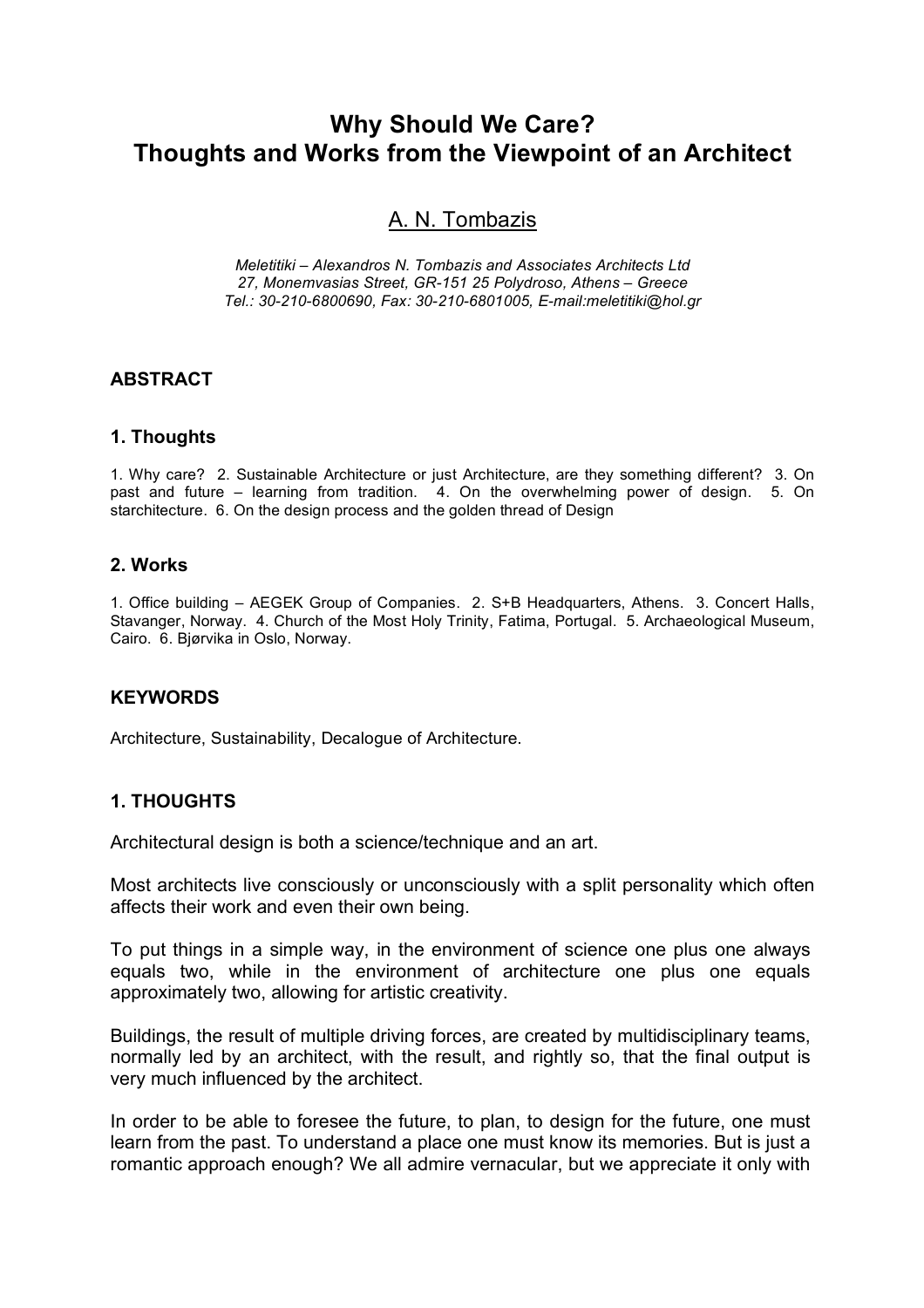our eyes. We look at it in a romantic way. This is not enough, what is necessary is to understand the **why** of everything. In the past we had the benefit of learning by way of trial and error. It took a long time for things to develop, progress was slow and sure… There was time to correct mistakes which is not the case today. After all it has been said that "common sense is intuition, when there is enough it is genius (Josh Billing). In past times, means were limited and that forced man to use his brains, to be more clever and make the best use of what he had at his disposal. I strongly believe that where there exist limited means one can only survive by way of unlimited brains while where there exist unlimited means one falls back to the use of limited brains.

The driving force behind most architectural creation is neither money nor the procedure of the whole exercise, but mainly the quest for fame and recognition. The ego of many architects (as indeed that of many artists), which to a certain degree is both normal and positive, is too often inflated beyond imagination. Architecture is, amongst other considerations, an exercise of problem solving, or in other words finding solutions to multiple constraints. However, architects hate constraints. They want to create within a realm of unlimited freedom, thus too often led to ignore real constraints. And as there cannot be any creation without constraints, they make up their own fictitious (and often irrelevant) constraints.

The result of the above is that form and form-giving become the main concern of the architect in his seek of creating "iconic buildings", or what I would call Iconography in the original Greek sense of the word, which really means creating a picture. This becomes the issue by which he is judged and thus the star or **starchitecture** system is born. Here the recognisability of his work in perpetuum and the extra value that he adds to the building becomes a commercial commodity of significant importance. All this is fine, certainly for architect and the recognition of their role in society. Of course one must admit that it is beneficial for society itself, when architecture has something further to contribute than just being a beautiful object of adoration for the initiated and not only.

But where does sustainability or ecology or energy conscious or bioclimatic, solar or climatic design, or whatever after all we come to call it, come into this picture of stardom, globalism and present-day consumerism? Is sustainable architecture or just plain architecture something different? In former times there was no issue of this sort because everything came together in a natural and logical way. After the first energy crisis in the seventies and the first "addition" of active solar collectors on buildings things started to fall apart.

Energy conscious architectural design at that time started looking like something very different, and one must admit not very appealing. These concerns were treated by mainstream architecture as fringe issues to be dealt with by the "specialists". And that is how things developed for the next some thirty years and indeed, to a certain extent, how things are still today, with the difference that for different reasons we must recognize that the issues of sustainability have become much more fashionable.

The consumer habits of society and low prices of energy lead to a need for heavy doses of remedial medicine, i.e. building services. These are administered by the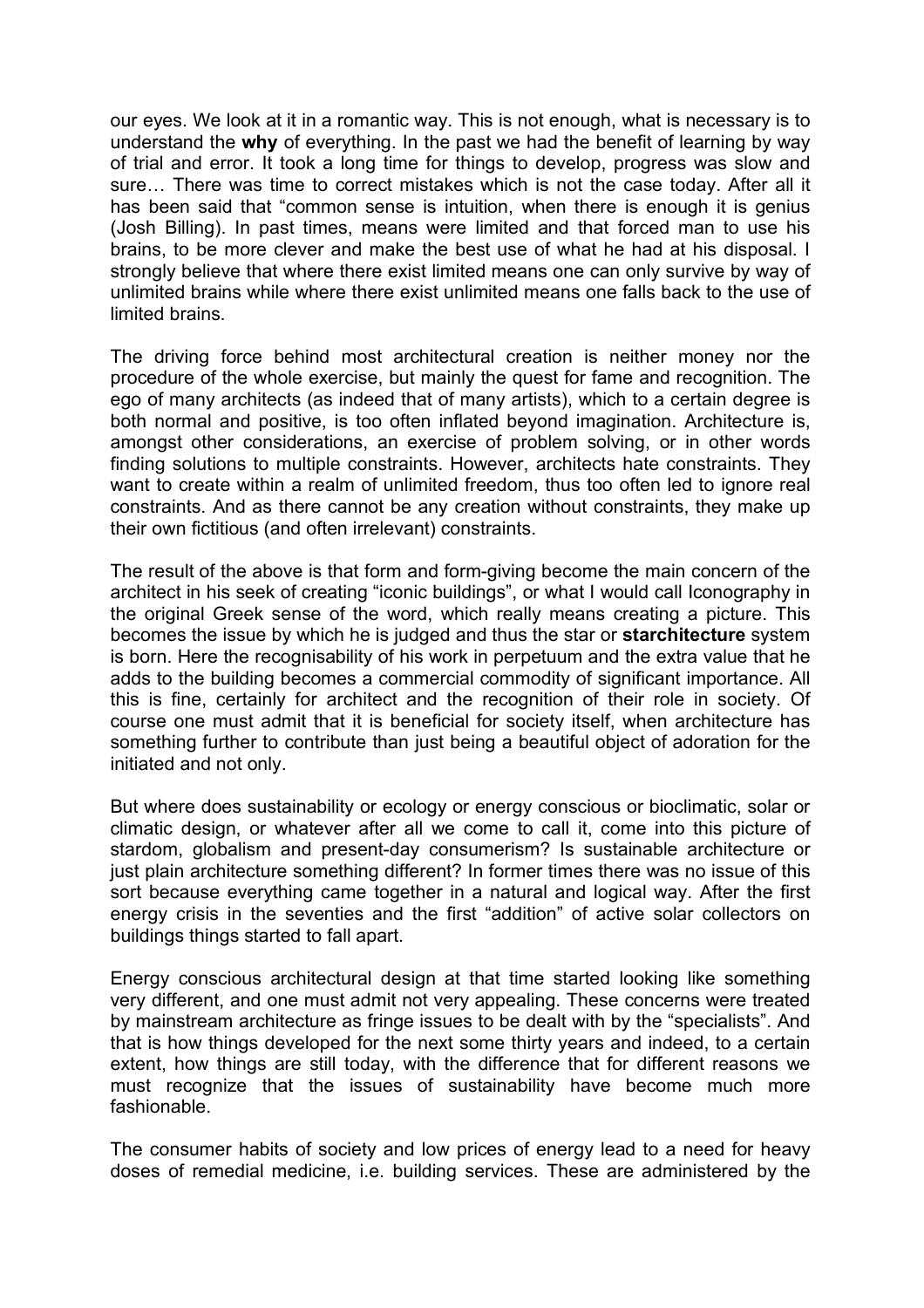engineering profession or witch doctors (thank goodness for their existence!) in order to remedy the mistakes and inefficiencies of the principal building design, i.e. the work of the architect.

On the one hand we have the **architect** who does not want to be inhibited by "technical issues" and on the other the knowledgeable **specialist** who too often has little patience for the architect and his whims of form-giving. A polarity is once again created between art and technique like so often in the past. And of course both are right (since both are necessary), but at the same time wrong since they distinguish and exaggerate their own way of thinking.

So the question arises: Is Sustainable Architectural Design something different or **indifferent** from real time pure Architecture (with a capital A)? Surely not. Neither architectural form (which is much more than sculptural form, since - as I see it - it incorporates both function and climatic considerations) nor sustainability can be aims on their own. They cannot exist but as a part of a much more complex matrix of creation as part of a **decalogue** of architectural composition with whatever modifications, additions or rearrangements each one of us may wish. The principal aim is to integrate each time, depending in each case on the targets to be set, all the components of architectural design. However, much the matrix may vary from case to case, in no case can one of the components be neglected or totally eliminated. So this decalogue may run somewhat as follows:

- History/Culture
- Social considerations
- Symbolism
- **Function**
- Place/topos
- Sustainability
- Climate
- Laws of Physics
- Time
- Cost/Benefit

I believe it is important for architects to come to realize that however secondary or inhibiting they may find some of these considerations, there exists an infinite inner beauty of interrelating them all.

That, if that hidden golden thread of architectural design ever exists, it does not exist in the consistency and recognisability of architectural forms, but in the consistency of architectural beliefs.

So why should we care? Is it our duty? Is it because we cannot do otherwise? Is it just to conserve energy and save our planet? Is it just a matter of economics or logic, eco-logics? Is it just because it is to a certain extent, now fashionable to "think green"?

Mies van de Rohe in his important work believed that "less is more". It was an attitude of minimalism, of purity of design. I think this was very important and very correct. Robert Venturi, as a reaction to the previous, said that "less is a bore", that